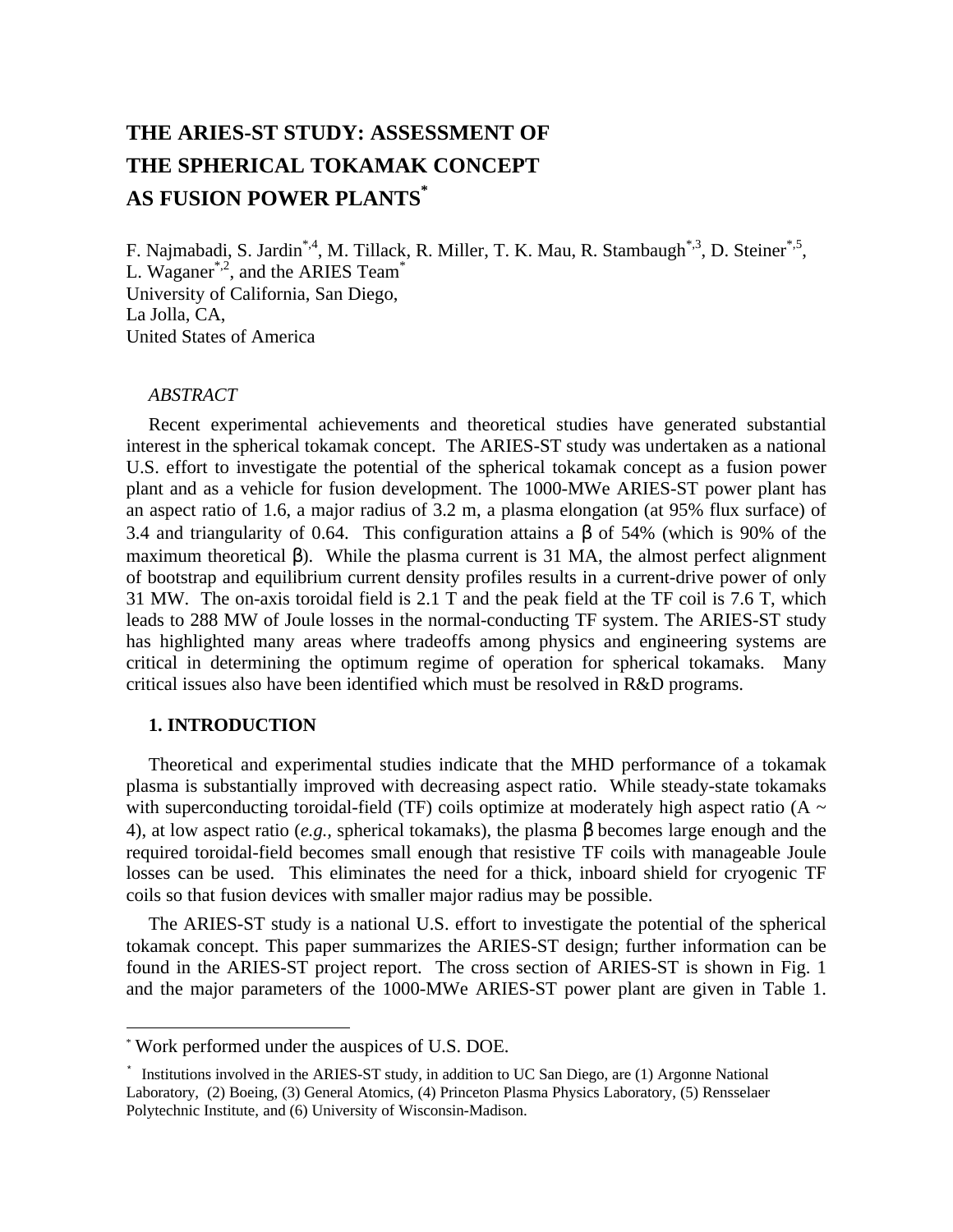#### **Table 1: Major Parameters of ARIES-ST**

| Plasma aspect ratio              | 1.60  |
|----------------------------------|-------|
| Major toroidal radius (m)        | 3.20  |
| Plasma minor radius (m)          | 2.00  |
| Plasma elongation                | 3.40  |
| Plasma triangularity             | 0.64  |
| Toroidal B                       | 54 %  |
| Electron density $(10^{20}/m^3)$ | 2.74  |
| ITER-93H scaling multiplier      | 1.83  |
| Plasma current (MA)              | 30.8  |
| CD power to plasma (MW)          | 31    |
| On-axis toroidal field (T)       | 2.14  |
| Peak field at TF coil (T)        | 7.6   |
| Center-post ohmic losses (MW)    | 231   |
| TF-coil ohmic losses (MW)        | 288   |
| Average neutron load $(MW/m2)$   | 4.1   |
| Fusion power (MW)                | 2,860 |
| Recirculating power fraction     | 0.32  |



Fig. 1. Cross-section of ARIES-ST

## **2. PHYSICS**

In order achieve a reasonable recirculating power fraction in a spherical tokamak power plant, it is essential to have a high toroidal  $\beta$  (to lower Joule losses in the TF coils) and almost perfect alignment of bootstrap and equilibrium current density profile (to minimize the current-drive power). An extensive study of the MHD stability limits of ST plasmas over a wide range of aspect ratio  $(A = 1.25, 1.4, 1.6, and 1.8)$ , elongation, and triangularity were performed in order to map out the optimum operating regime for ARIES-ST. High β equilibria have been obtained which are stable to ballooning and kink modes (with a conducting wall located 0.15 a away from the plasma boundary). The  $\beta$  limits for these equilibria are:  $\beta$ = 74% and  $\beta$ <sub>N</sub> = 8.8 (for A = 1.4 with  $\kappa$  =3.6 and  $\delta$  = 0.64);  $\beta$  = 60% and  $\beta$ <sub>N</sub> = 8.3 (for A = 1.6 with  $\kappa$  = 3.4 and  $\delta$  = 0.64); and  $\beta$  = 46% and  $\beta_N$  = 7.8 (for A = 1.8 with  $\kappa = 3.2$  and  $\delta = 0.64$ ).

The above class of equilibria presents special challenges for several reasons. It is especially difficult to control the innermost boundary points of the equilibria because there are no PF coils in the inboard side. In addition, the strong shaping required for ideal MHD stability has to be obtained in the presence of strong natural shaping from the plasma interacting with its own field. The desire to obtain equilibria with high poloidal beta but with low internal inductance implies high order cancellations in the plasma equilibrium equations making the problem computationally difficult, such that special parameterization of profiles is needed. While the above equilibria have been shown to be stable to axisymmetric modes, studies of plasma position and shape control are on going to ensure practicality of these equilibria.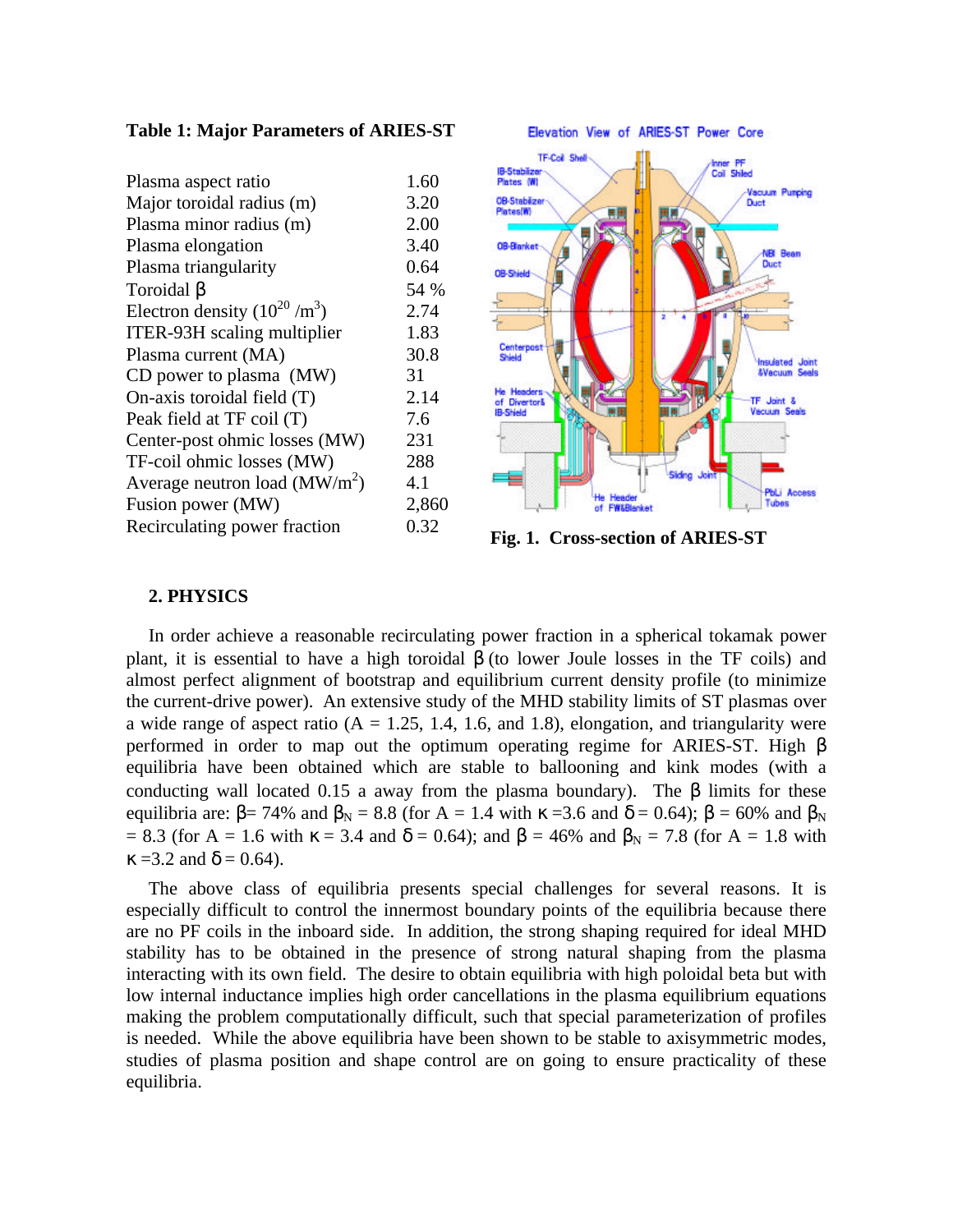The ARIES-ST plasma equilibrium yields a pressure-driven current fraction of about 99%. In principle, the  $< 1\%$  on-axis current can be partially "filled" by the self-driven currents due to potato-like particle orbits near the magnetic axis. However, slight deviations from the "optimized" pressure (density or temperature) profiles drives the self-driven current away from the required equilibrium current-density profile. For ARIES-ST, it is assumed that capability to drive 5% of the equilibrium current profile externally is needed to ensure steady-state operation.

In the current-drive area, the unique magnetic topology of ST makes on-axis current drive with RF techniques difficult as most waves either do not penetrate to the center or suffer large damping. Low-frequency fast waves (LFFW) appear to be the only possible RF option. Unfortunately, LFFW requires a large antenna structure because of large parallel wavelength  $\sim$  14 m). The data base for LFFW is small. For mid-plasma, high-frequency fast waves can drive the current efficiently. Current drive for profile control as well as during the start-up are additional issues.

Due to these difficulties, the reference current-drive system is based on positive-ion neutral beam injectors. With a beam energy of 120 keV, tangential injection at a major radius of 3.8 m drives a current profile which is peaked at  $\psi = 0.8$ . A total of 31 MW of NBI power is needed to drive 5% of the plasma current. The NBI system, together with additional 30 to 50 MW ECRH are also used during start-up and heating to ignition.

Because of the lack of space for a OH solenoid and the small amount of external currentdrive power available, start-up is a challenge. For ARIES-ST, the plasma start-up process is envisioned to include two steps. Generation of a ~200 kA plasma either by ECH or using flux available from the divertor and outer poloidal-field coils is followed by a gradual ramp of plasma current (order of one to several hours) using bootstrap current over-drive.

#### **3. MAGNET ENGINEERING**

The design of the center-post is probably the most challenging engineering aspect of a spherical tokamak fusion system. Single-turn TF coils are preferred in order to reduce Joule heating through higher packing fraction and reduced shielding requirement (no insulation) even though such a TF system will require high-current, low-voltage supplies with massive busbars. The ARIES-ST TF is a single turn configuration. The TF return legs form a continuous shell with a constant area cross section, *i.e.,* the shell thickness decreases proportional to major radius away from the center-post. This shell configuration also allows the TF system to act as the primary vacuum boundary, so that the need for an additional vacuum vessel is eliminated.

The maintenance scheme envisioned for ARIES-ST centers around removal of the fusion power core and the center-post as a complete unit from the bottom (See Fig 1). Therefore, demountable joints are provided on the outboard side below the mid-plane. The fusion core, the center-post, and lower TF assembly are supported from below. The upper TF assembly is supported off the floor on the outboard of the demountable TF joint. Insulating joints are provided at outboard mid-plane for leads and bus connections; these connections are regularly spaced to ensure uniform current distribution in the TF shell and avoid error fields.

The center-post is flared to the degree possible in order to reduce Joule losses. The outer TF shell is extended on the top as a collar around the center-post with the center-post tapered